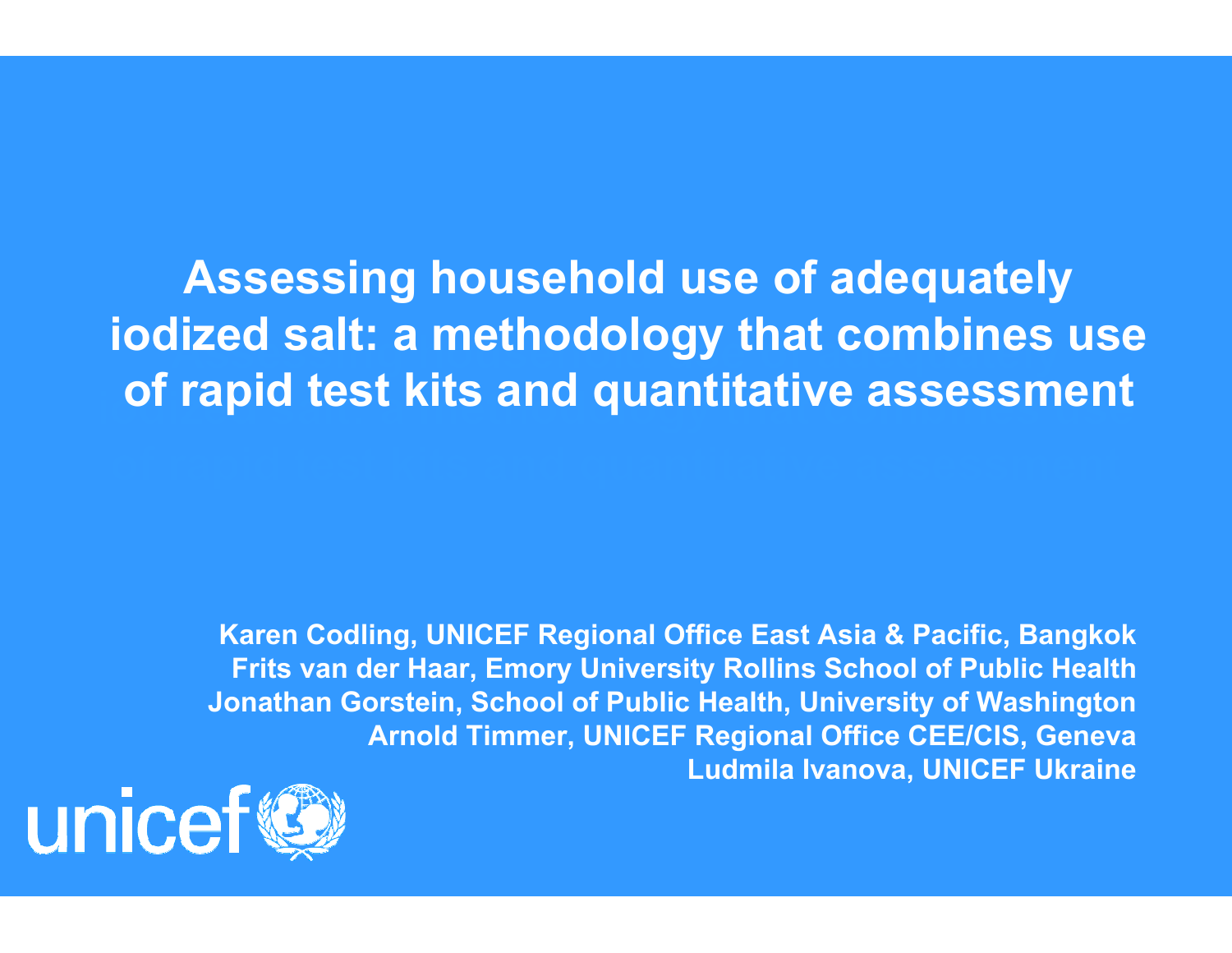## **Background**

- Salt iodization the most effective, inexpensive and safe way to ensure adequate iodine nutrition
- Universal salt iodization adopted by at least 119 countries
- Globally more than 70% of HHs are consuming iodized salt (country data of 1998-2005) and more than 30 countries have achieved universal iodization
- **International indicator for universal salt iodization:** Proportion of households using **adequately** iodized salt >90%
- Adequately iodized salt: international norm is 15ppm iodine but several countries have different national standards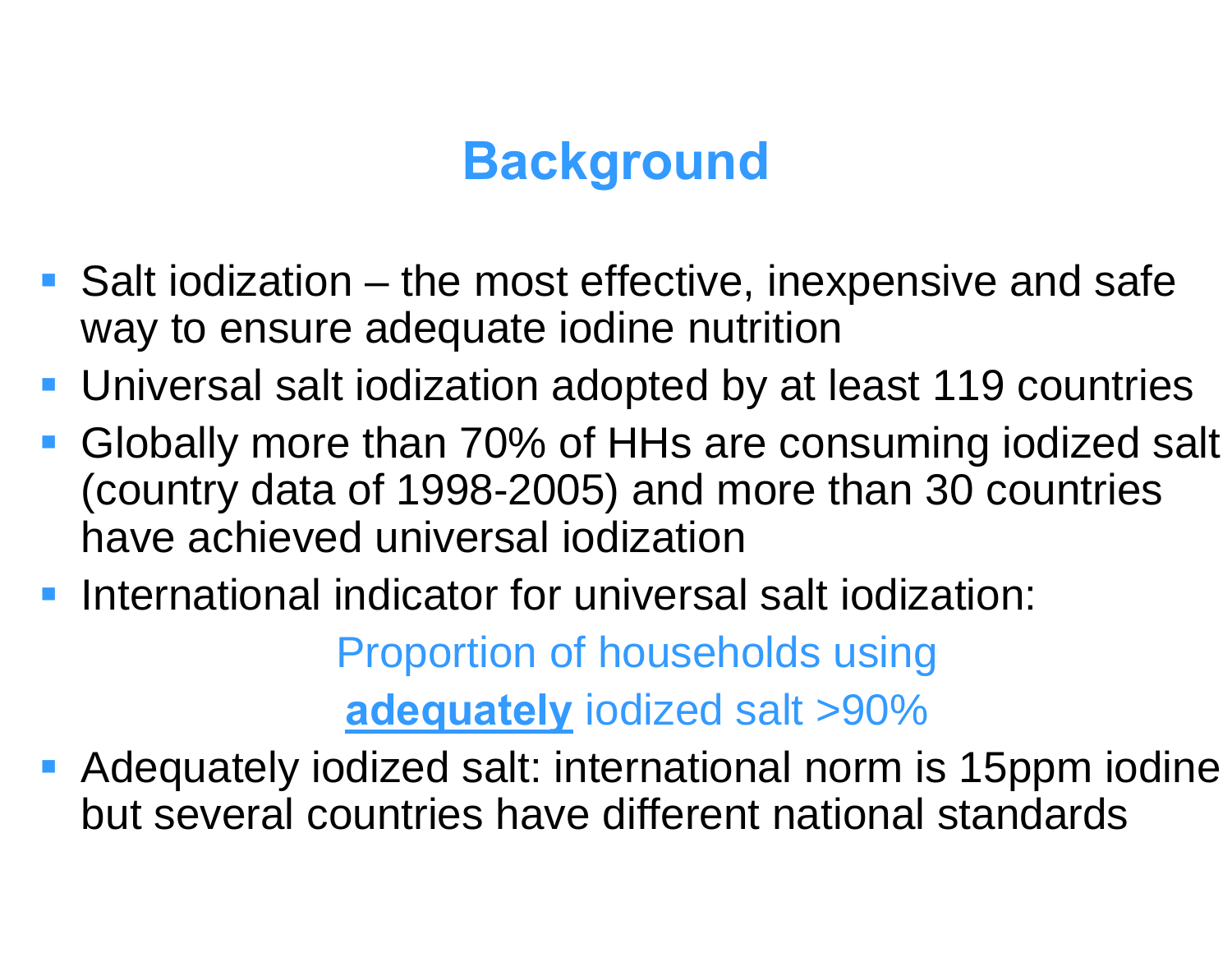#### **Global progress by UNICEF region: SOWC 2007 (1998-2005 data)**

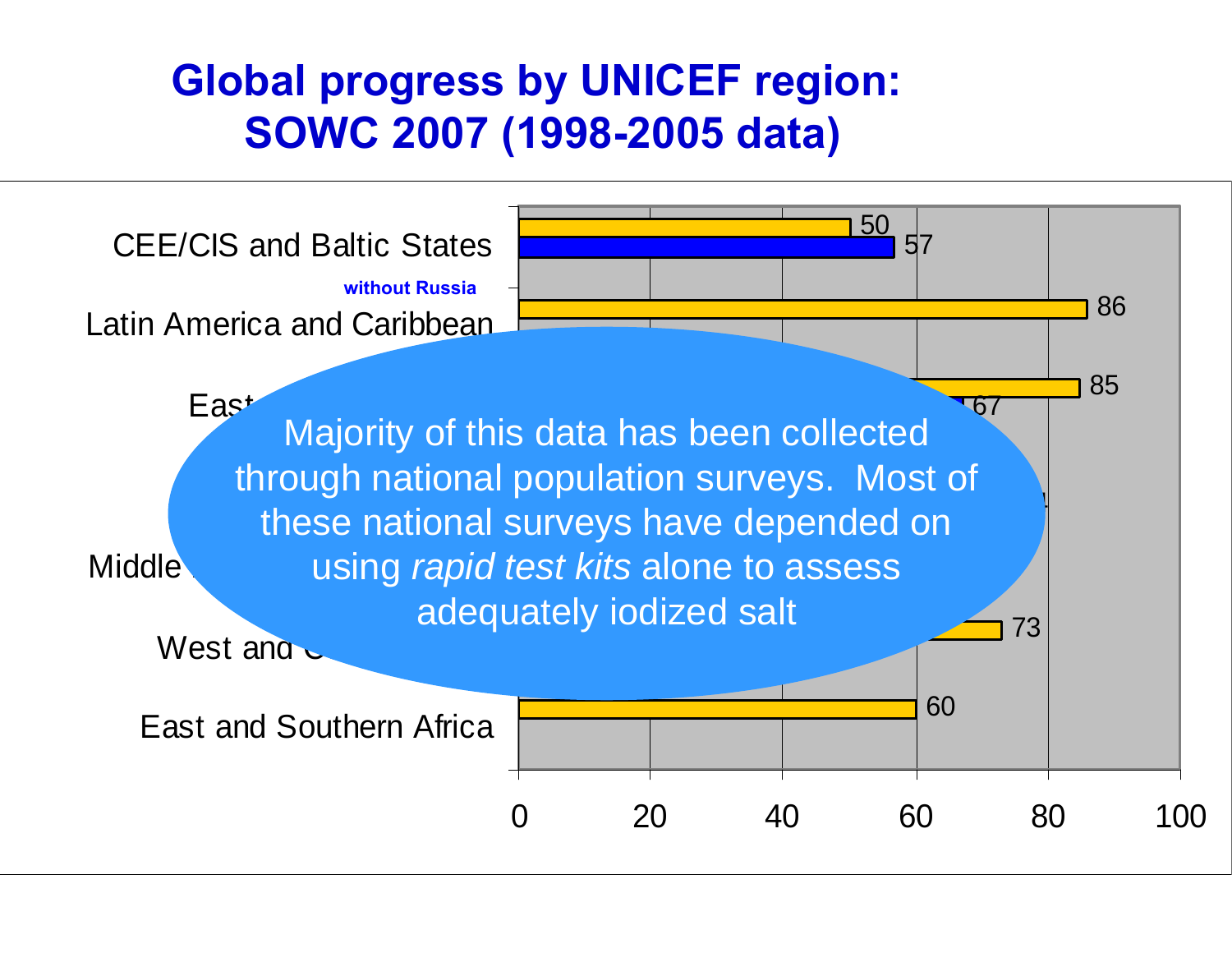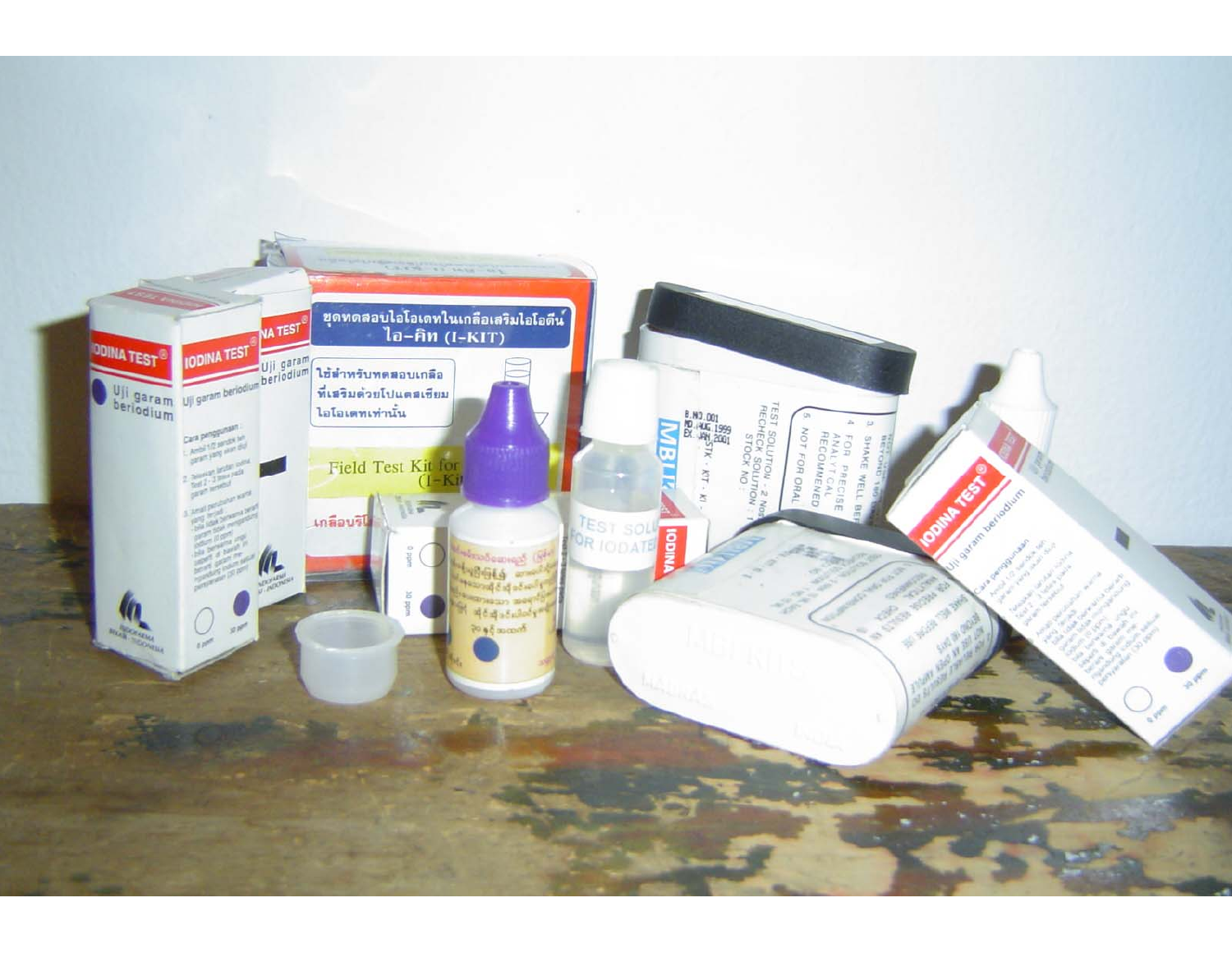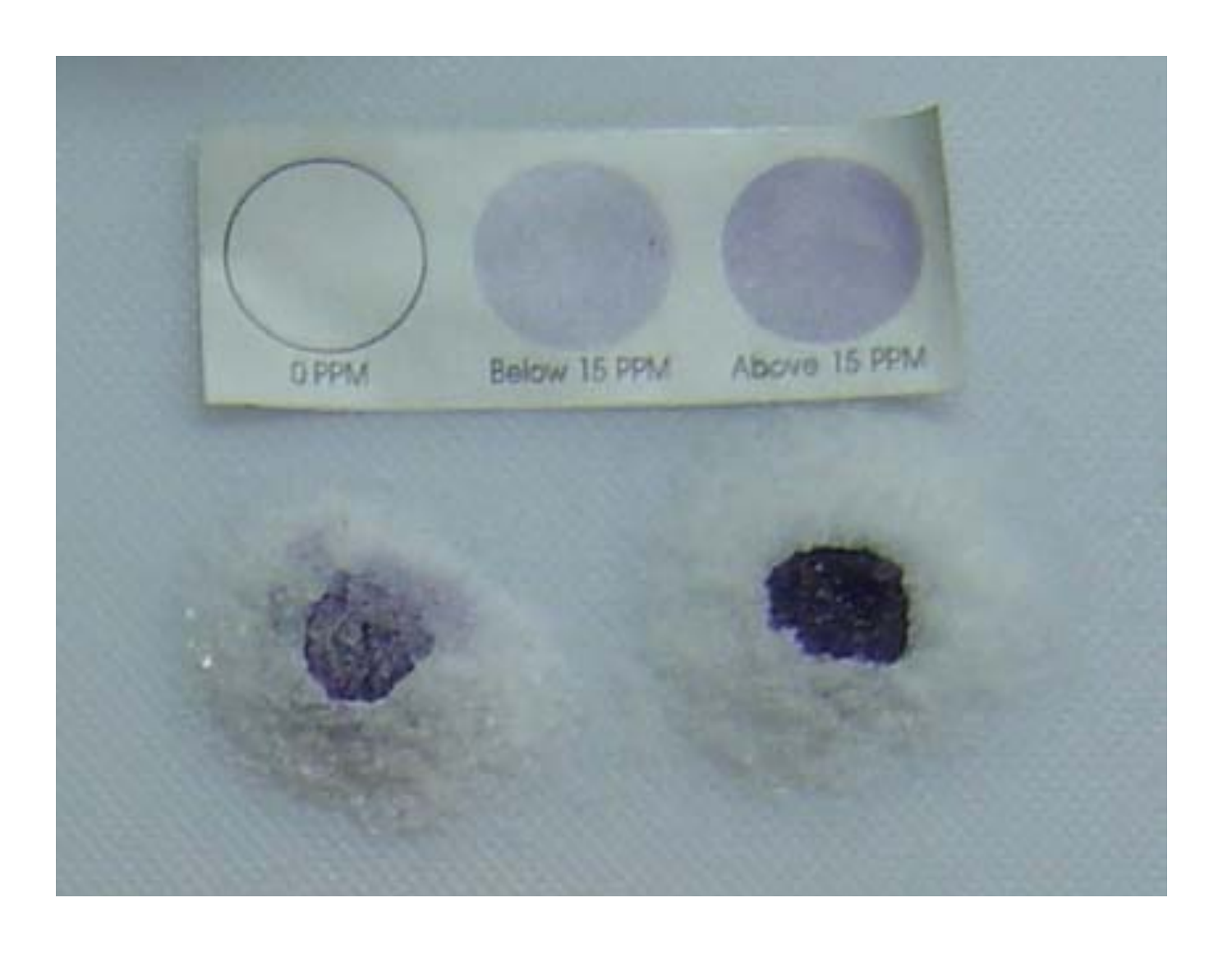## **Ukraine MICS 2005**

- Ukraine MICS 2005 used MBI RTK to assess adequately iodized salt (as is the norm)
- **If and interpoon**, 8 salt samples randomly collected from each of the 100 clusters in the MICS sampling frame
- **These were titrated and results were used to assess** the performance of the RTK in identifying adequately iodized salt
- Results of the sub-sample, for which both RTK and titration results are available, were presented as a 3x3 table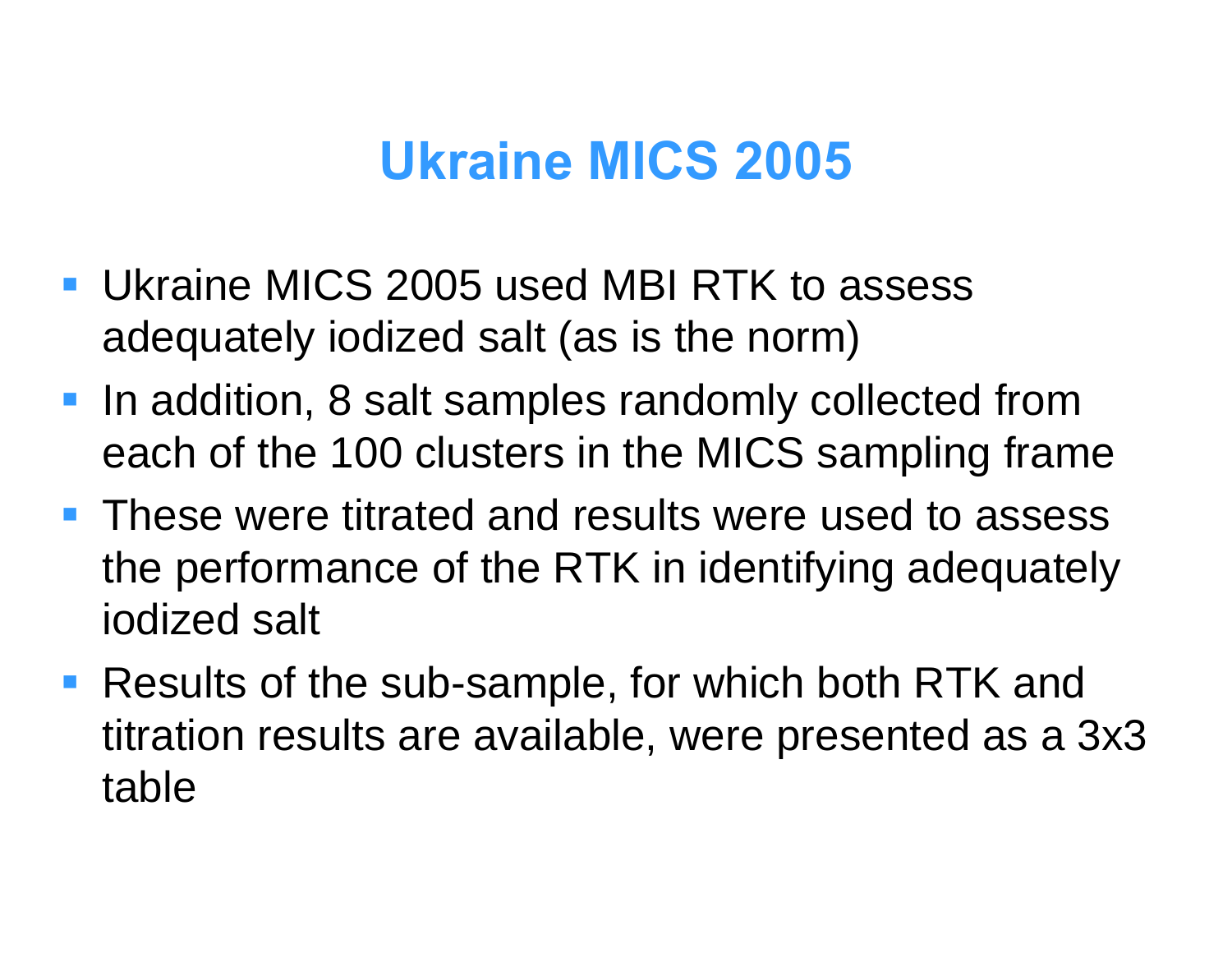# **Performance of the RTK during the Ukraine MICS 2005**

|                   | <b>Titration results</b> |               |                |
|-------------------|--------------------------|---------------|----------------|
| <b>RTK result</b> | 0mg/kg                   | 0.1-14.9mg/kg | $\geq$ 15mg/kg |
| 0ppm              | 71.9%                    | 24.1%         | $4.0\%$        |
| $1-14$ ppm        | $27.6\%$                 | 29.9%         | 42.5%          |
| $\geq 15$ ppm     | $7.2\%$                  | $14.0\%$      | 78.8%          |

- $\mathcal{L}_{\mathcal{A}}$  For non-iodized salt, the sensitivity of the RTK was 89% and the specificity 70%
- $\mathcal{L}_{\mathcal{A}}$ For iodized salt, the RTK has sensitivity 78% and specificity 90%
- Positive predictive value for non iodized salt was 71.9% and for adequately iodized salt was 78.8%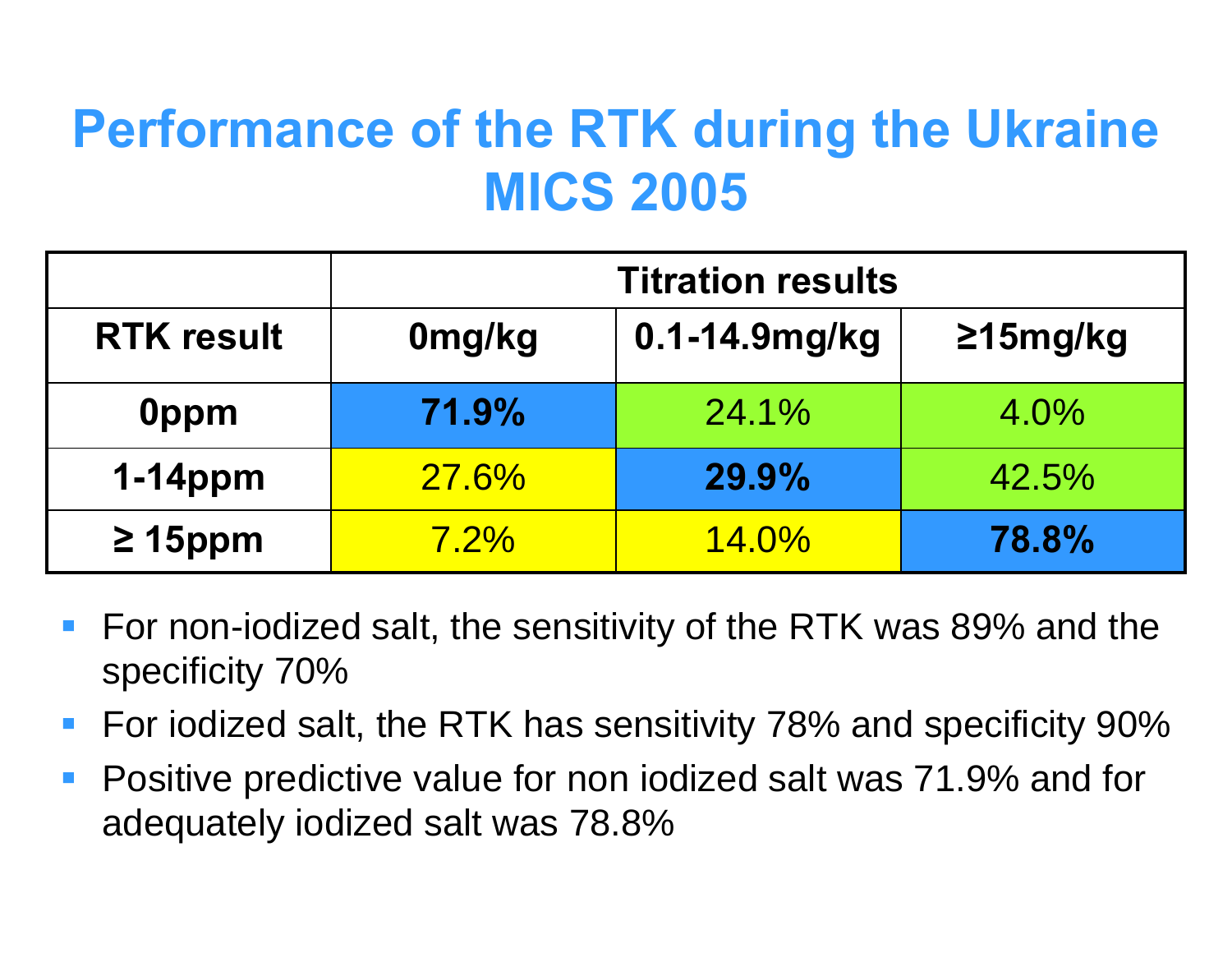• 1st phase: RTK assessment of ALL salt samples for iodized and not iodized

- $\bullet$  2nd phase: WYD checker analysis of SUB-SAMPLE of salt
- Presented as 2x3 table

**Usage of Iodized Salt** in Lao People's Democratic Republic **Results of 2005 Nationwide School-based Survey** 

Vientiane, November 2006



**Ministry of Education and UNICEF**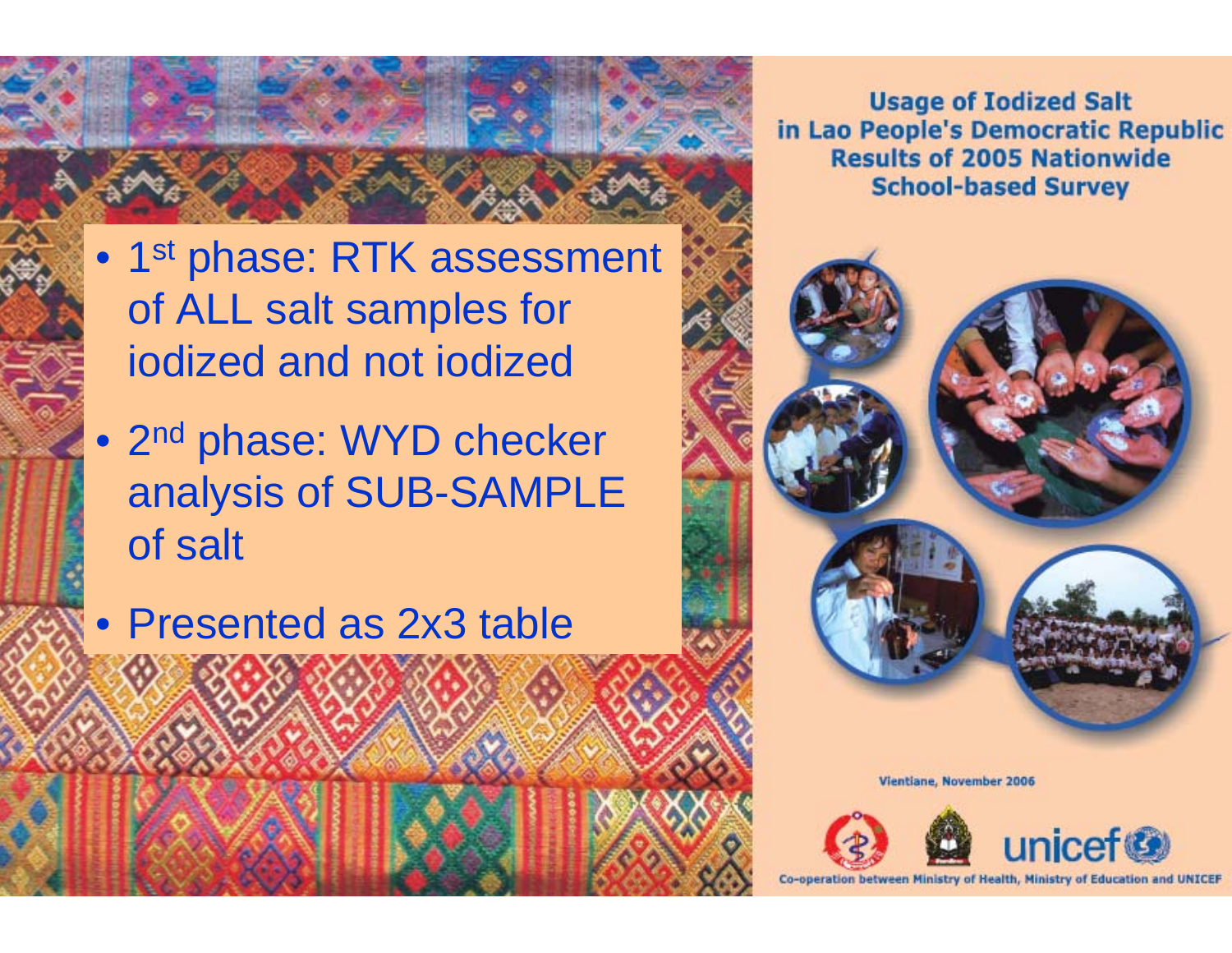### **Extrapolation of Quantitative Analysis from a Sub Sample to Full Sample: Laos experience**

|                                  | <b>WYD Checker results</b> |             |                |
|----------------------------------|----------------------------|-------------|----------------|
| <b>RTK result</b>                | $0-4.9$ mg/kg              | 5-14.9mg/kg | $\geq$ 15mg/kg |
| <b>Negative</b><br>(no iodine)   | 61.6%                      | 38.4%       | $0\%$          |
| <b>Positive</b><br>(some iodine) | 0.3%                       | 19.3%       | 80.4%          |

- T. Very few false positives, but significant number of false negatives, though none of the samples were adequately iodized.
- $\left\lfloor \cdot \right\rfloor$  And of the samples that were positive ie, iodized by RTK, 80.4% were found to be adequately iodized = *multiplier*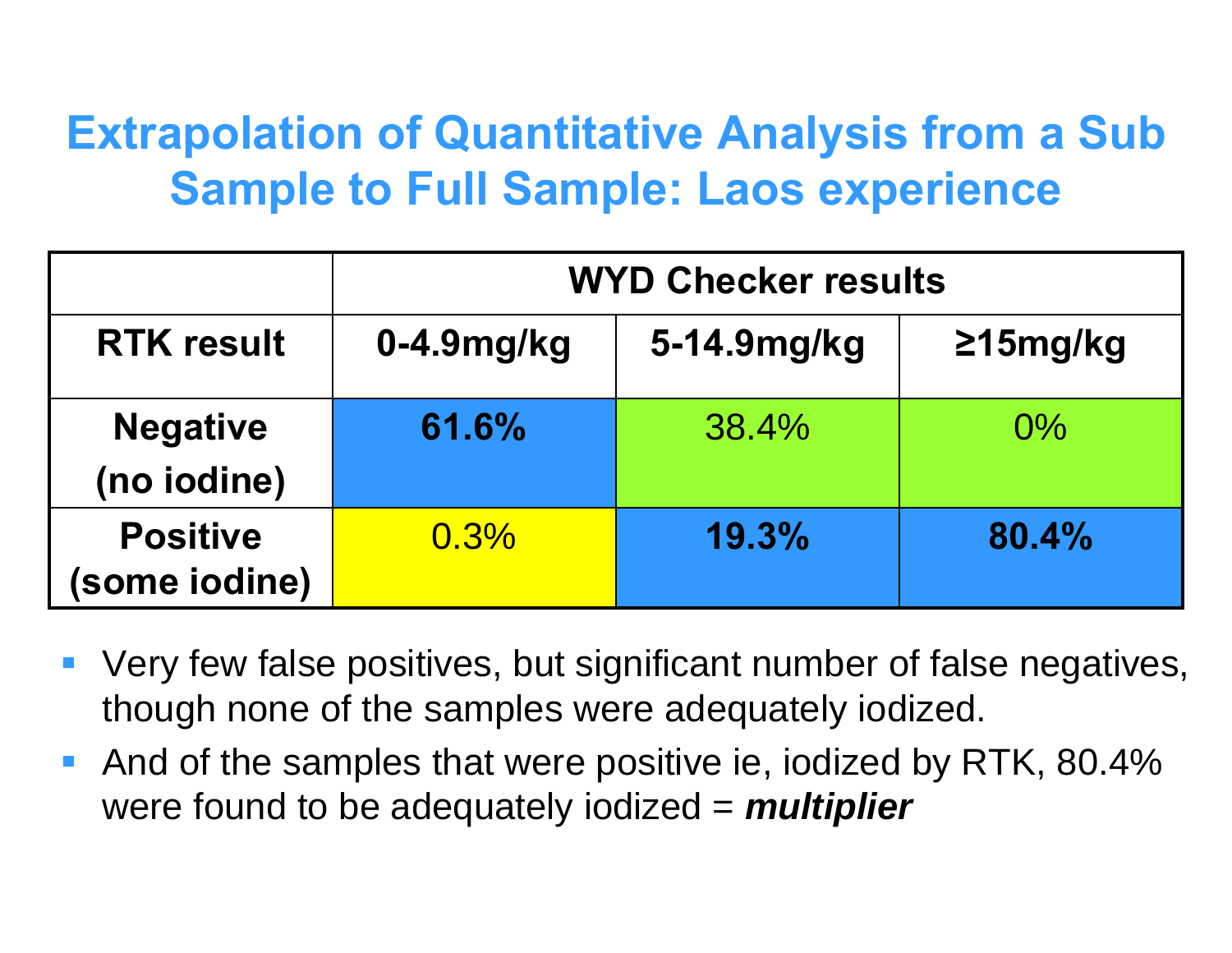### **Extrapolation of Quantitative Analysis from a Sub Sample to Full Sample: Myanmar experience**

|                                  | <b>Titration results</b> |             |                |
|----------------------------------|--------------------------|-------------|----------------|
| <b>RTK result</b>                | $0-4.9$ mg/kg            | 5-14.9mg/kg | $\geq$ 15mg/kg |
| <b>Negative (no</b><br>iodine)   | 75.0%                    | 25%         |                |
| <b>Positive</b><br>(some iodine) | 7.8%                     | 31.5%       | 60.6%          |

- T. Both false positives and false negatives
- $\mathcal{L}_{\mathcal{A}}$  Only 60.6% of positive RTK results were adequately iodized in the sub sample.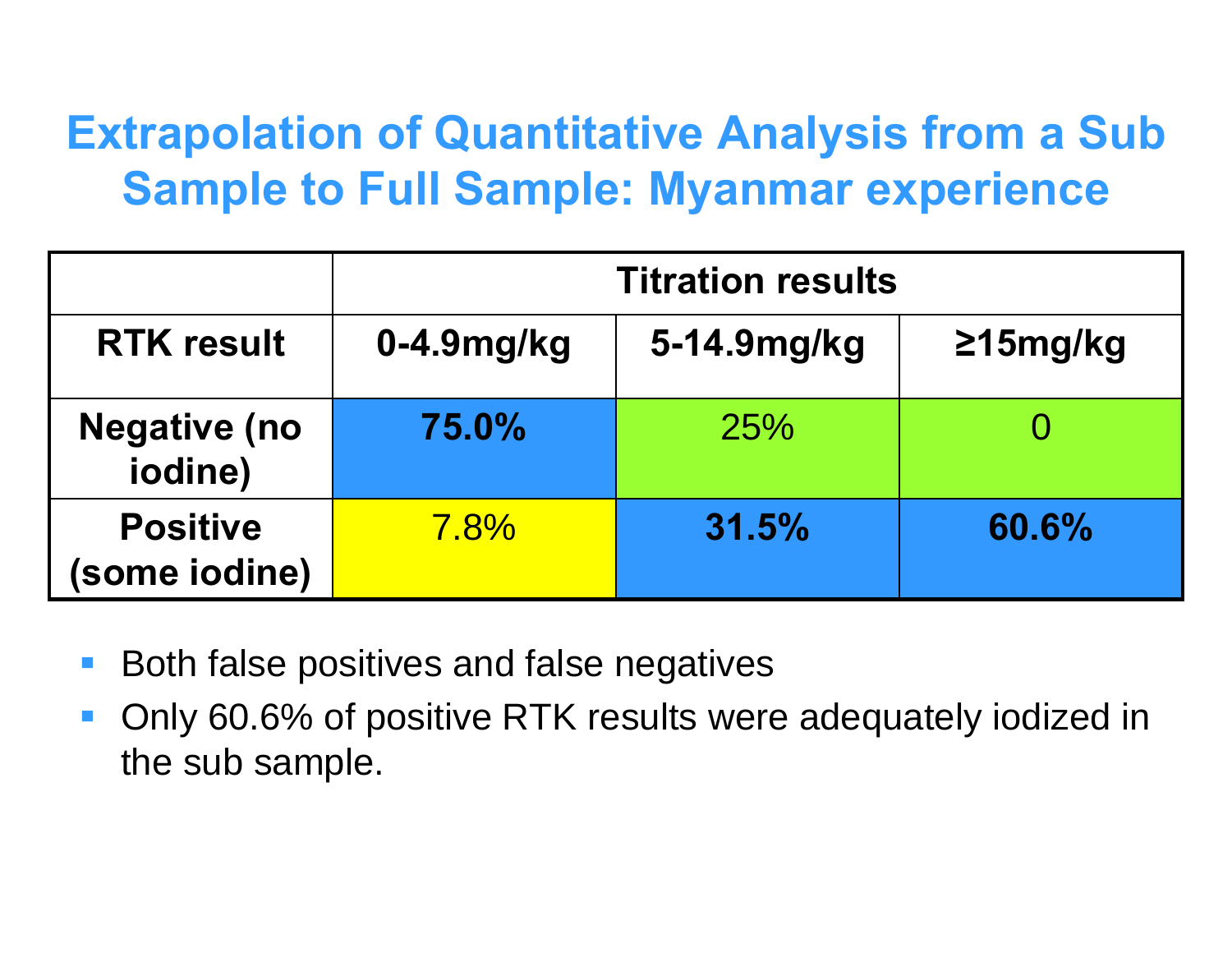## **Application of the 'multiplier'**

p. Proportion of salt that tested positive (ie. some iodine) by RTK was multiplied by the proportion of positive salt that was actually adequately iodized (the 'multiplier) to give an estimate of "adequately iodized salt".

|         | <b>RTK results</b> | <b>Multiplier</b> | <b>Extrapolated</b><br>result |
|---------|--------------------|-------------------|-------------------------------|
| Laos    | 85.4               | 80.4              | 68.3                          |
| Myanmar | 85                 | 60.6              | 51.8                          |

p. Multipliers differ based upon the iodization situation; highest in Laos where iodized salt is of good quality; lowest in Myanmar where quality is very poor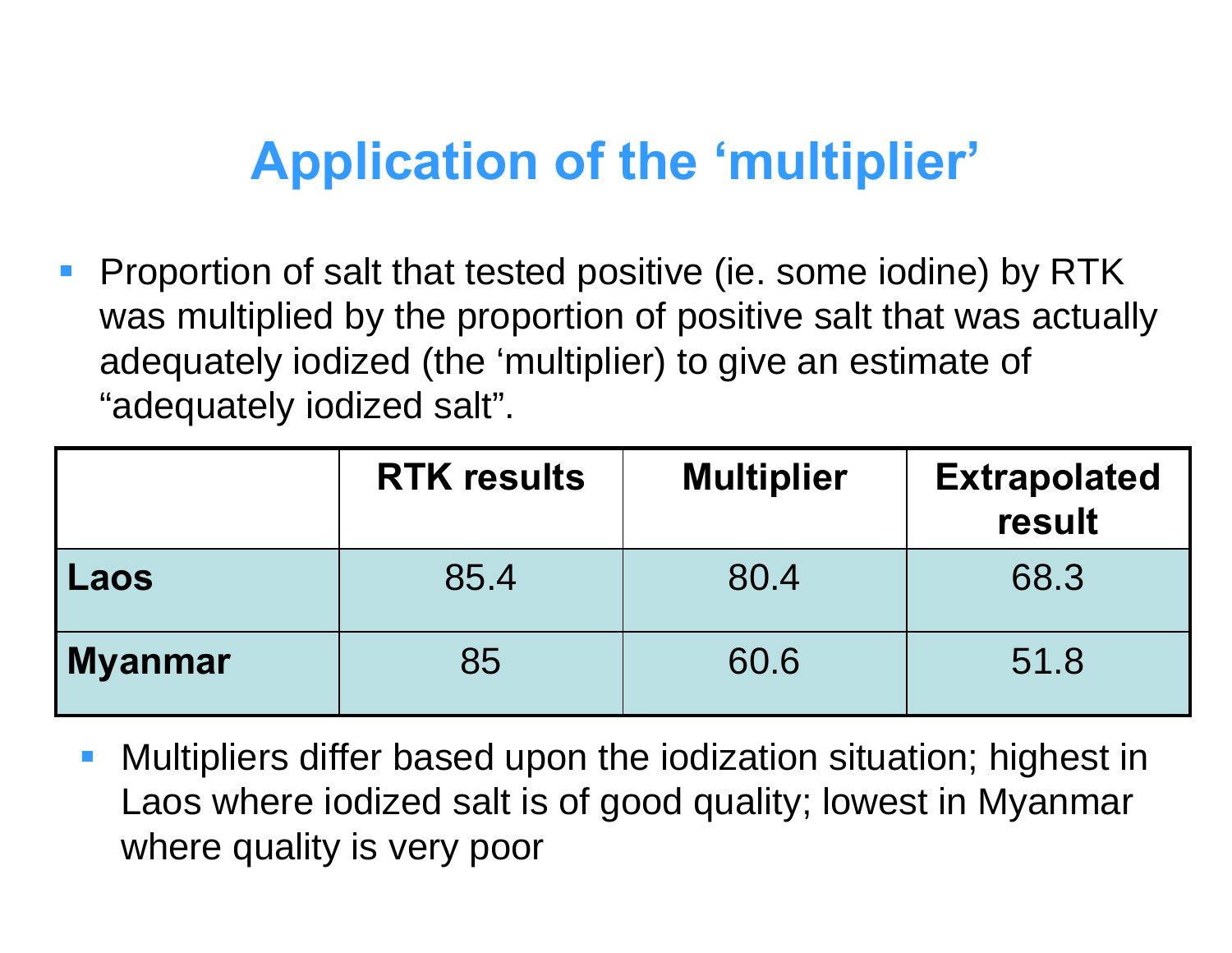### **Recommendation: Revised Survey Protocol**

#### Current practice

- 1. Test salt in all surveyed households with RTK.
- 2. Report results as non iodized, inadequately iodized and adequately iodized

#### Suggested revised protocol

- 1. Test salt in all surveyed households with RTK.
- 2. Collect random sub-sample of salt for assessment by quantitative method
- 3. Apply a multiplier derived from the quantitative results to the RTK results to obtain "true" estimates for adequatel y iodized
- 4. Report results as non iodized, inadequately iodized and adequately iodized.